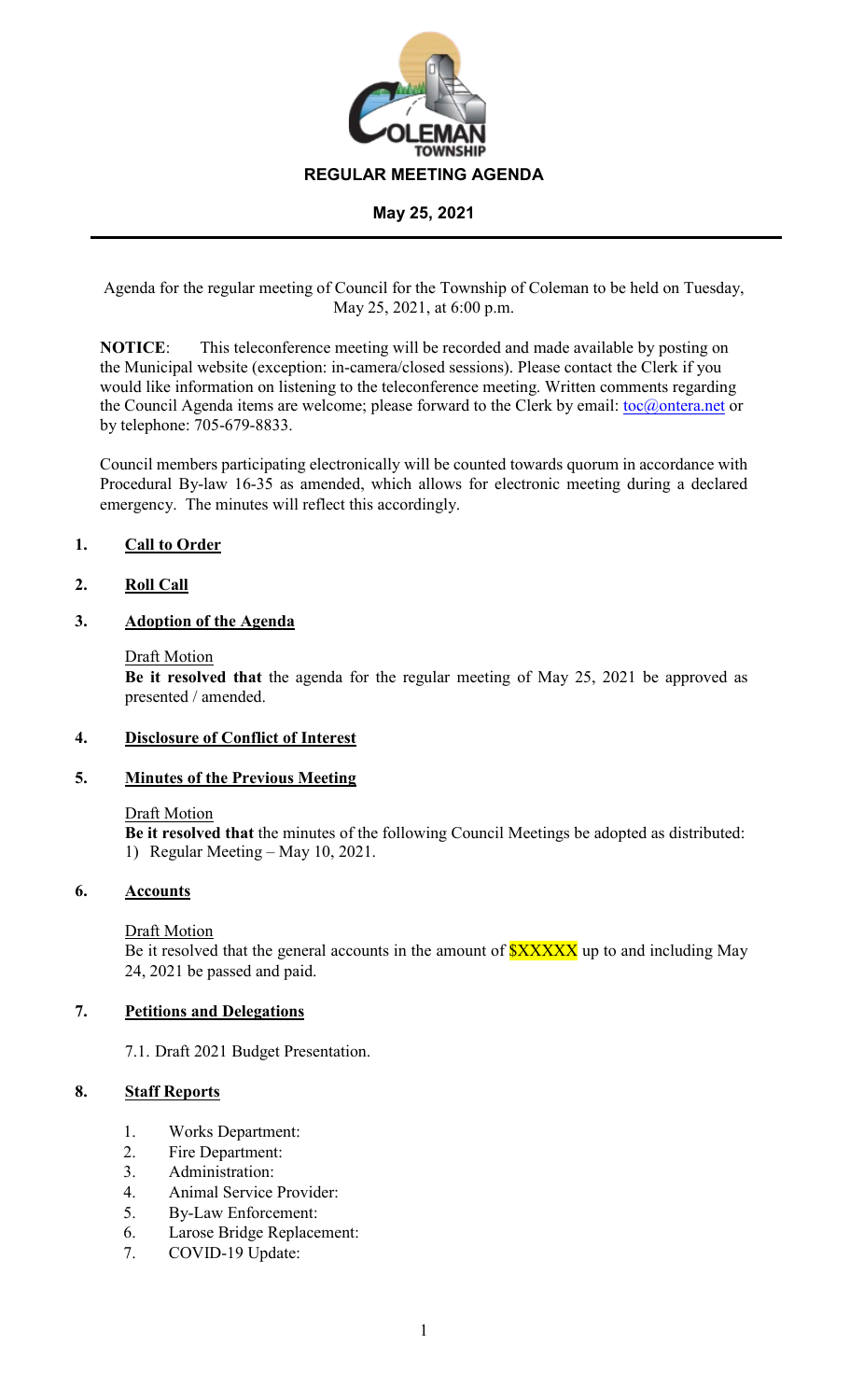

# Draft Motion

Be it resolved that the Staff Reports be noted and listed in the minutes of this meeting.

# **9. By-laws**

# **10. Business Arising from the Minutes**

## **11. New Business**

- 11.1. Conferences:
- 11.2. Motions:
	- 11.2.1. Correspondence from the City of Temiskaming Shores regarding Ontario Provincial Police Detachment Boards.
	- 11.2.2. Correspondence from St. Patrick School requesting sponsorship for a keeper trophy for the Female Athlete of the Year Award.
	- 11.2.3. Correspondence from the Town of Englehart requesting support for DTSSAB to Revise decision regarding use of reserves to reimburse for error of Ontario Works case loads in 2019 and for internal audit to review and correct all Ontario Works caseloads from 2019 onwards.

### **12. Committee Reports**

- 12.1 Public Works
- 12.2 Finance
- 12.3 Government Liaison, TeMAG and TMA
- 12.4 Tourism & Recreation

### **13. Correspondence**

| <b>Item</b><br>No. | <b>Received</b><br>Date | Originator                                  | <b>Subject</b>                                                                                                                      |
|--------------------|-------------------------|---------------------------------------------|-------------------------------------------------------------------------------------------------------------------------------------|
| 13.1               | May $13$                | Association of Municipalities<br>of Ontario | Stay-at-Home Order extended                                                                                                         |
| 13.2               | May $20$                | Association of Municipalities<br>of Ontario | New Provincial COVID-19 Plan,<br>Federal COVID-19 Support Ask,<br>Social Assistance Recovery and<br>Renewal Vision, and Ombudsman's |
|                    |                         |                                             | <b>Report on Ambulance Complaints</b>                                                                                               |
| 13.3               | May 13                  | <b>Assessment Review Board</b>              | <b>Transitioning to Zoom Proceedings</b>                                                                                            |
| 13.4               | May 3                   | Town of Aurora                              | Support for 9-8-8 Suicide Crisis                                                                                                    |
| 13.5               | May 12                  | The Town of the Blue<br>Mountains           | Provincial Re-Opening Strategy and<br><b>Frontline Business Experience</b>                                                          |
| 13.6               | May $11$                | Township of Burpee and<br>Mills             | Support for 988, a 3-Digit Suicide and<br><b>Crisis Prevention Hotline</b>                                                          |
| 13.7               | May $10$                | Municipality of Chatham-<br>Kent            | Time for Change – Municipal<br>Freedom of Information and<br>Protection of Privacy Act                                              |
| 13.8               | May 12                  | Municipality of Chatham-<br>Kent            | Support for Resolution for Cannabis<br>Licensing and Enforcement                                                                    |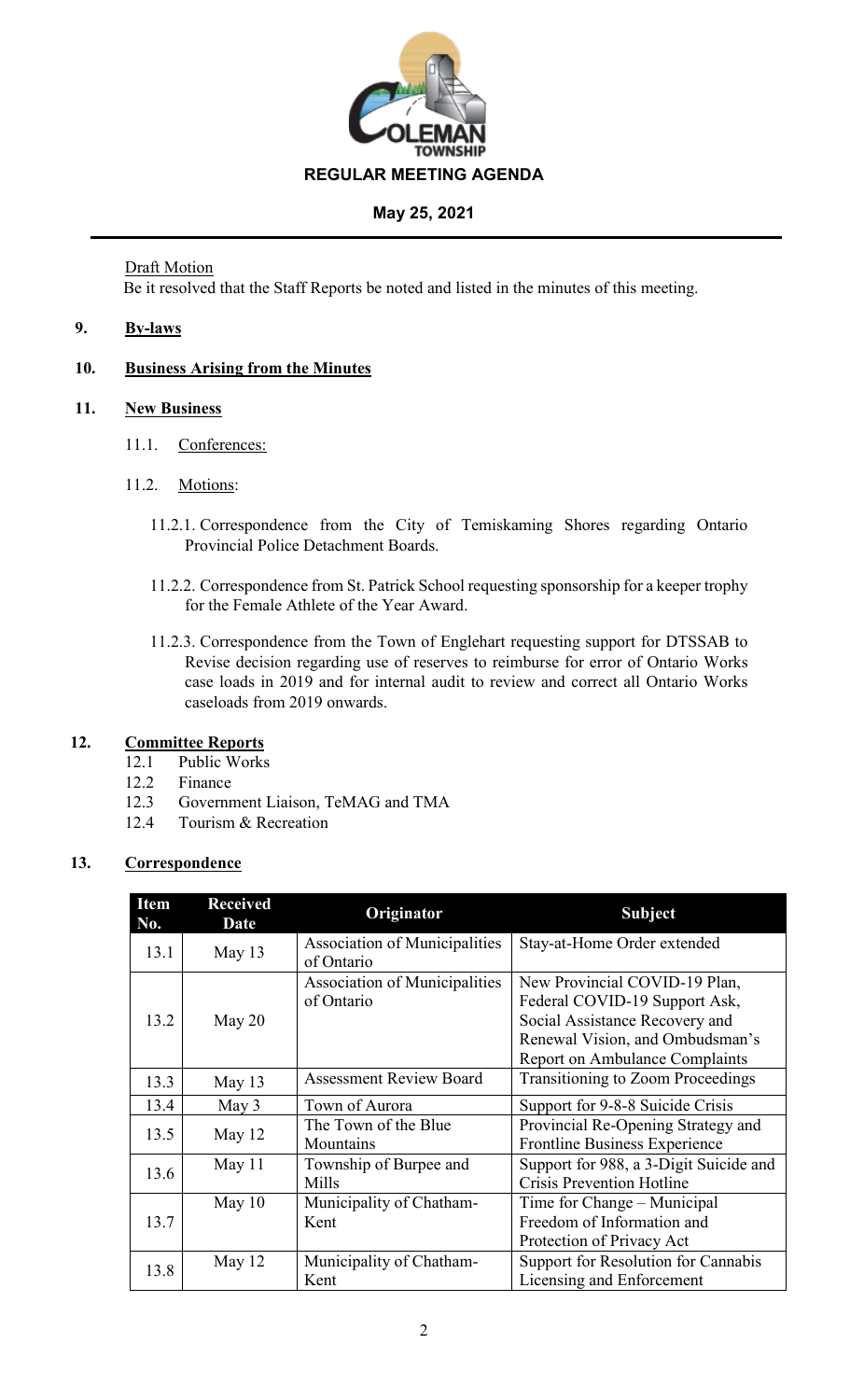

|       | May 12 | Municipality of Chatham-       | <b>Support Resolution for Exempt</b>        |
|-------|--------|--------------------------------|---------------------------------------------|
| 13.9  |        | Kent                           | Carbon Tax on all Primary                   |
|       |        |                                | <b>Agriculture Producers</b>                |
|       | May 12 | Municipality of Chatham-       | <b>Support Resolution Withdraw</b>          |
| 13.10 |        | Kent                           | Prohibition on Golfing and other            |
|       |        |                                | <b>Outdoor Recreational Activities</b>      |
| 13.11 | May 19 | Town of Cochrane               | Reopening of Greenwater Provincial<br>Park  |
|       |        | District of Timiskaming        | Community Safety and Well-Being             |
| 13.12 | May 14 | <b>Social Services</b>         | Plans                                       |
|       |        | Administration Board           |                                             |
|       |        | District of Timiskaming        | Issue Involving Town of Englehart           |
| 13.13 | May 11 | <b>Social Services</b>         | and Ontario Works Cases                     |
|       |        | <b>Administration Board</b>    |                                             |
| 13.14 | May 10 | <b>Environment and Climate</b> | Asphalt Code of Practice                    |
|       |        | Change Canada                  |                                             |
|       |        | Township of Evanturel          | <b>Support Resolution to Convert Former</b> |
| 13.15 | May 18 |                                | Pinegar Detention Centre into an            |
|       |        |                                | <b>Addiction Residential Community</b>      |
|       |        | Township of Evanturel          | Provincial Offenses Act - Part III          |
| 13.16 | May 18 |                                | Prosecution Transfer to City of             |
|       |        |                                | Temiskaming Shores                          |
| 13.17 | May 18 | Federation of Northern         | Media Release - 2021 Conference             |
|       |        | <b>Ontario Municipalities</b>  | Wrap up and                                 |
| 13.18 | May 12 | Township of Georgian Bay       | Road Management Action on Invasive          |
|       |        |                                | Phragmites                                  |
| 13.19 | May 7  | Municipality of Grey           | Support for $988 - a$ 3 Digit Crisis and    |
|       |        | Highlands                      | <b>Suicide Prevention Hotline</b>           |
| 13.20 | May 7  | Township of Hudson             | Support-Provincial Offences Part III        |
|       |        |                                | Prosecutions                                |
| 13.21 | May 5  | Township of Kerns              | Support-Provincial Offences Part III        |
|       |        |                                | Prosecution                                 |
|       |        | Township of Matachewan         | Support – Extend Deadline for               |
| 13.22 | May 7  |                                | Community Safety and Well-being             |
|       |        |                                | Plans                                       |
|       |        | Township of Matachewan         | Request – Reverse Decision to Close         |
| 13.23 | May 7  |                                | Youth Justice Facility in Northeastern      |
|       |        |                                | Ontario                                     |
| 13.24 | May 17 | Township of McKellar           | Requesting Consideration of Tax             |
|       |        |                                | Breaks on 2020 CERB Payments                |
| 13.25 | May 12 | Ministry of Government and     | Distribution of Land Registry Office        |
|       |        | <b>Consumer Services</b>       | Plans by Email                              |
| 13.26 | May 14 | Ministry of Finance            | New Optional Small Business                 |
|       |        |                                | <b>Subclass</b>                             |
| 13.27 | May 7  | Ontario One Call               | Notice of 2021 Annual General               |
|       |        |                                | Meeting                                     |
| 13.28 | May 10 | Provincial Emergency           | <b>Emergency Social Services (ESS)</b>      |
|       |        | <b>Operations Centre</b>       | Initiative                                  |
| 13.29 | May 6  | Town of Perth                  | Provincial Hospital Funding of Major        |
|       |        |                                | Capital Equipment                           |
| 13.30 | May 14 | Town of Plympton-Wyoming       | Request - Province of Ontario to            |
|       |        |                                | Withdraw Prohibition on Golfing and         |